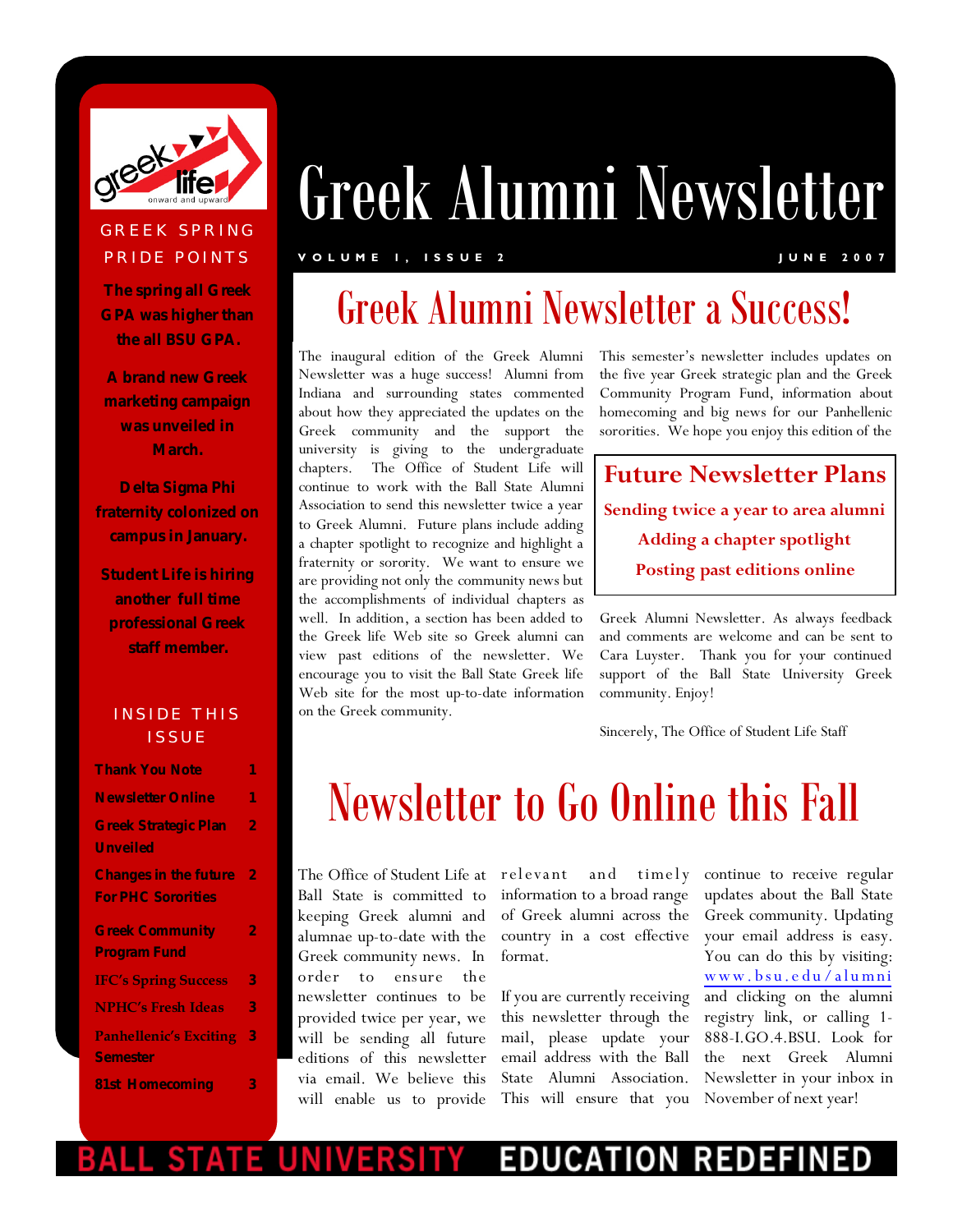#### **P A G E 2**



Greek Strategic Plan Unveiling March 25, 2007

*Nineteen fraternities and sororities and eight outstanding members were recognized at this year's Grand Chapter ceremony. Visit Greek life Web site for a list of all of the winners!* 



Spring 2007 Greek Council Executive Board Members.

### Fraternity & Sorority Strategic Plan Unveiled

The 2007-2012 Ball State University Fraternity and Sorority Strategic Plan was unveiled on March 25th, 2007 - a truly exciting day for the entire BSU Greek community! The work of 21 individuals, lots of community feedback, and 370 days of planning was presented to over 100 students, alumni and university administrators. President Jo Ann Gora, Vice President for Student Affairs Dr. Kay Bales, Vice President for Business Affairs Mr. Tom Kinghorn, and Vice President Emeritus of University Advancement Dr. Don Park were in attendance as well. Ball State has just developed its own strategic plan with one objective being the revitalization of Greek life on campus, President Jo Ann Gora told the crowd in her opening remarks at the unveiling.

"This is an incredibly important part of the plan because Greek members make up a small percentage of the number of students on campus," Gora said, "but the members are an enormous percentage of those who are involved in other campus organizations." Kay Bales, Vice President for Student Affairs and Dean of Students, said "The plan provides a blueprint for a more vibrant and successful Greek community. We're all responsible for the future of the community and in my time at Ball State I've never found a university president or university administrators than the ones here who are more committed to creating a community that is beyond what we've dared to dream in the past."

Eight goal areas were outlined which focus on academic achievement, alumni and advisors, chapter achievement, housing, leadership and membership development, recruitment and expansion, risk reduction and education and vision, values and relationships.Those in attendance were impressed and excited with the work of the committee. I invite you to review and explore the strategic plan on the Greek life Web site. This site also provides information about how to become involved in the implementation phase of the strategic plan.

#### Big Changes Around the Corner for Panhellenic Sororities

At the conclusion of this semester, DeHority Hall complex closed temporarily for renovations and will not open again until fall 2009. When the building reopens, it will become housing for honor students and there are no plans to include sorority suites. University administrators began discussions this past year about where the suites would be re-located. This factor, coupled with five new fraternities colonizing or re-colonizing on campus over the next seven years, led to discussions about the creation of a Greek Village.

This information was presented to undergraduate sorority members, alumnae members and University administrators on Wednesday April 11, 2007. Those who attended the meeting were excited about the possibility of a Greek Village and encouraged the University to move forward with the process. In

addition, information about the proposed Greek Village was sent to fraternity presidents and advisors the following week.

An exploratory committee has been formed to determine the feasibility of a Greek Village at Ball State. The committee is open to any sorority member or alumna and will meet regularly throughout the summer months. Those interested in serving on the exploratory committee should contact Cara Luyster, Assistant Director of Student Life. The next step is to create an electronic survey to gather opinions and feedback from students, advisors and alumnae. Please assist us with this process by completing the survey in a timely fashion. Further updates on this project will be included in future editions of the Greek Alumni Newsletter. In addition, a page will be added to the Greek life Web site.

### Greek Community Program Fund

This past year a Greek Community Program Fund was established to support program and development efforts of the Greek organizations at Ball State. This year funds will help to offset costs for an extensive marketing plan targeting incoming and current students. The program, entitled 'Our Plan. Your Part,' was designed to increase presence and awareness of fraternities and sororities at Ball State. Publications will include summer mailers, a parents' guide on fraternities and sororities, an organized

scholarship mailer, fall recruitment publications and a Greek faculty outreach program.

Greek organization programs benefit more than 1,150 students belonging to 29 national or international fraternities and sororities. For more information or to contribute to the fund, contact Jennifer Harding, fund stewardship assistant of the Ball State University Foundation, at (765) 285-8312.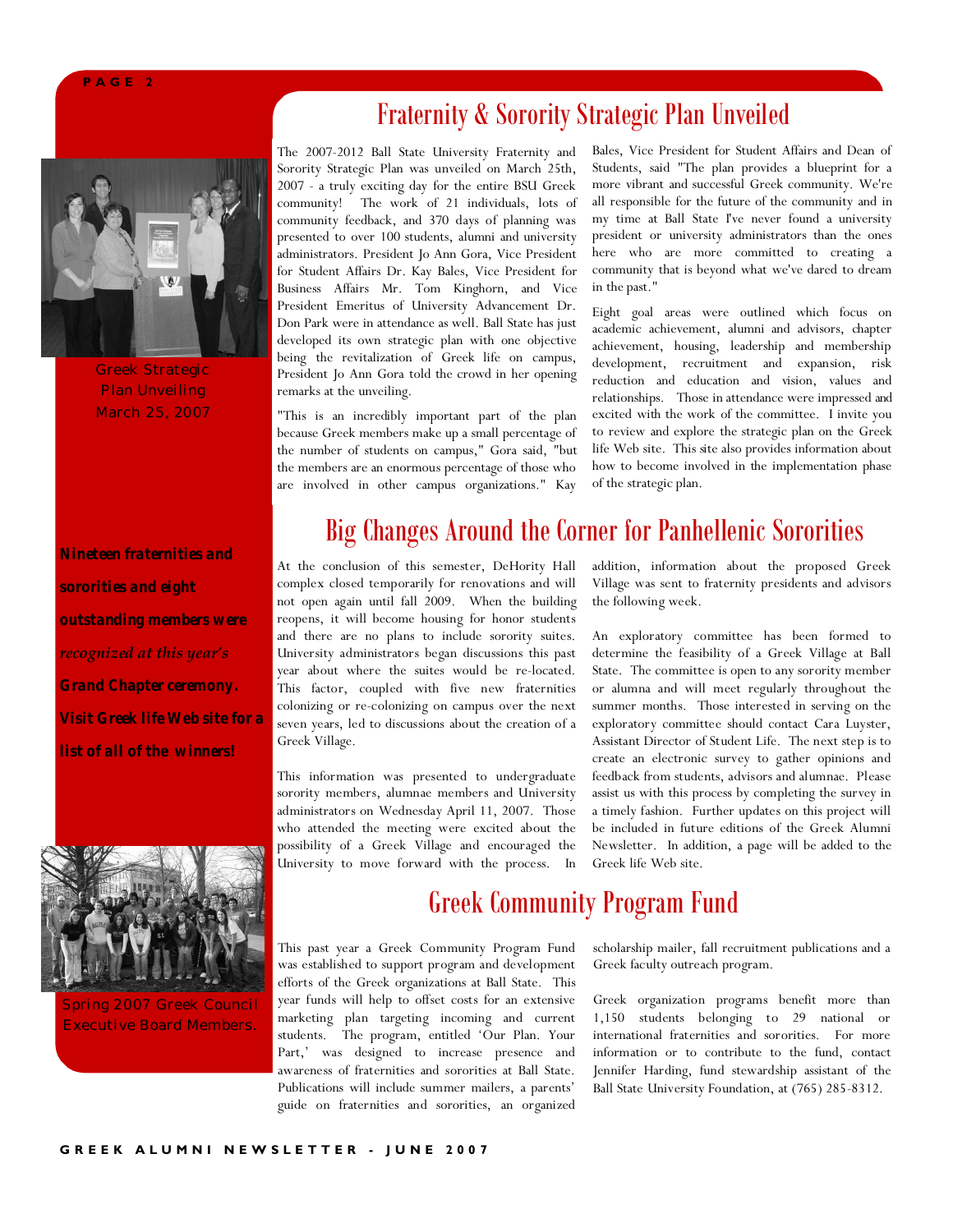#### **V O L U M E 1 , I S S U E 2 P A G E 3**

### NPHC Chapters Start Spring with Fresh Ideas

This spring, NPHC members redirected their time and Greek Week Steering Committee on this year's week of energy into improving the council and their respective events. Two chapters conducted membership intake

amended, main goals and priorities were put into action and more emphasis was placed on collaborations with other members of the Greek community.

In addition, NPHC chapter advisors were reconnected with the Office of Student Life and informed on the happenings of their undergraduate

chapters through a meeting which will continue monthly beginning in the fall. As a result of their great efforts, many NPHC chapters were recognized for their achievements at Grand Chapter and collaborated with the

chapters. The By-laws were carefully examined and which increased the organization to 36 active NPHC members.



Additionally, three chapters held successful philanthropic events raising more than \$500. Equally as dedicated to the Muncie community, all of the chapters performed community service through their week of events at several area businesses, including The New Life

Center, Muncie Boys & Girls Club and the Buley Center. NPHC is continuing to strive in the areas of academic and social welfare, as well as Greek excellence. For more updates please visit: <www.bsu.edu/nphc.>

## PHC Sororities Busy, Excited this Spring

The Panhellenic sororities had a great spring semester! The semester kicked off with spring open recruitment. This year, all of the 11 Panhellenic sororities had the opportunity to participate in recruitment. The organizations recruited 70 women during open recruitment! In addition to being busy with recruitment, the sororities also held nine successful philanthropic events over the course

of the last four months raising tens of thousands of dollars for various local and national charities. A great deal of attention has been given to recruitment and marketing this year. Several committees have been formed to address these two areas of sorority life. For more information, visit the Greek Web site.

There were also many individual member accomplishments. The Student Government Association President is a sorority woman. Sorority women are involved in many other student organizations including Student Voluntary Services, residence hall councils, summer orientation and the Student Leadership Development Board just to name a few. The Panhellenic sororities have a lot to be proud of and we hope to share more good news with you next fall!



**Ball State University has set the dates for the "Roll Out the Red" 81st annual Homecoming celebration. This year the Cardinals will take on Western Kentucky at Scheumann Stadium on October 13, 2007. The Homecoming Steering Committee is already hard at work preparing a fantastic homecoming week. A schedule of events can be found on the BSU Alumni Association Web site. Click on upcoming events to view the activities that will be sure to get students and alumni prepared to celebrate Ball State's 81st Homecoming!** 

### **IFC Fraternity Members Delve into Spring 07 with Success**

The spring semester was a busy time for many IFC fraternities. They were hard at work recruiting new members, holding academic programs, participating with service and philanthropic events and welcoming a new fraternity to campus. Delta Sigma Phi became the 11th IFC fraternity on Ball State's campus with colonization efforts beginning in January.

The recruitment committee has been hard at work planning events for the first few weeks of the fall semester. Fall recruitment has been scheduled for September 9th - 14th but fraternities are encouraged to recruit throughout the academic year. The committee plans to work with the

residence hall staff to host programs about Greek life and student involvement in the halls this fall.

In addition to the focus on recruitment, a great deal of attention has been given to marketing Greeks. In conjunction with representatives from the Panhellenic sororities, a comprehensive marketing campaign entitled "Our Plan. Your Part" has been developed and a recruitment referral program created. For more information on this program visit <www.bsu.edu/greeklife.>